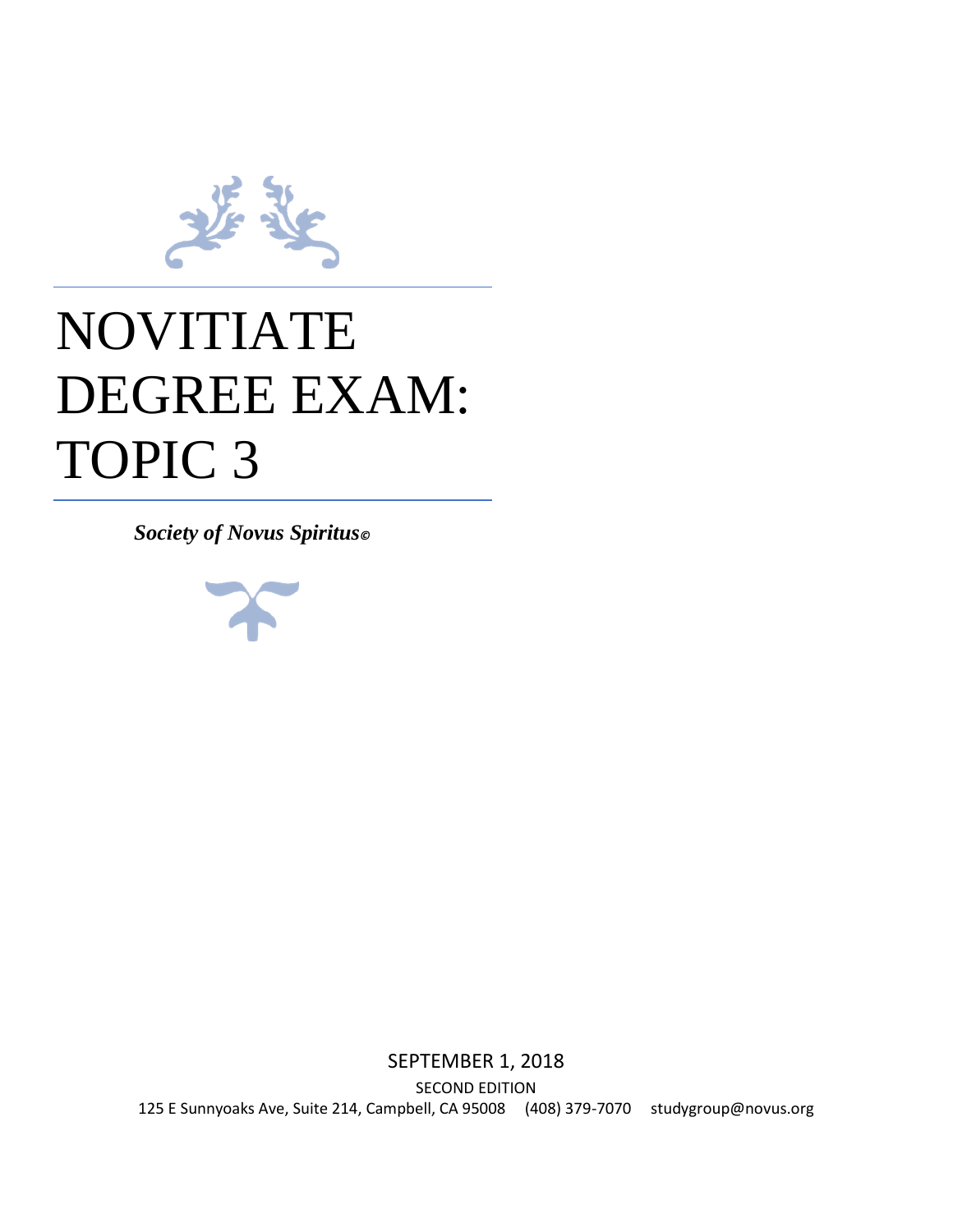# **Lights and Colors**

**[Topic 3 – Lesson One – pp. 1-18]**

# **1. Describe the effects of wearing these colors.**

*Red:*

*Orange:*

*White and Black:*

*Gold and Purple:*

*Blue:*

*Green:*

*Brown:*

## **2. Compare primary and variable aura colors..**

#### **Primary:**

**Variable:** 

# **Definitions:**

**Co-dependency:**

**Imitative magic:**

**Wicca/Wiccist:**

**Aura:**

**Psychic energy vortex:**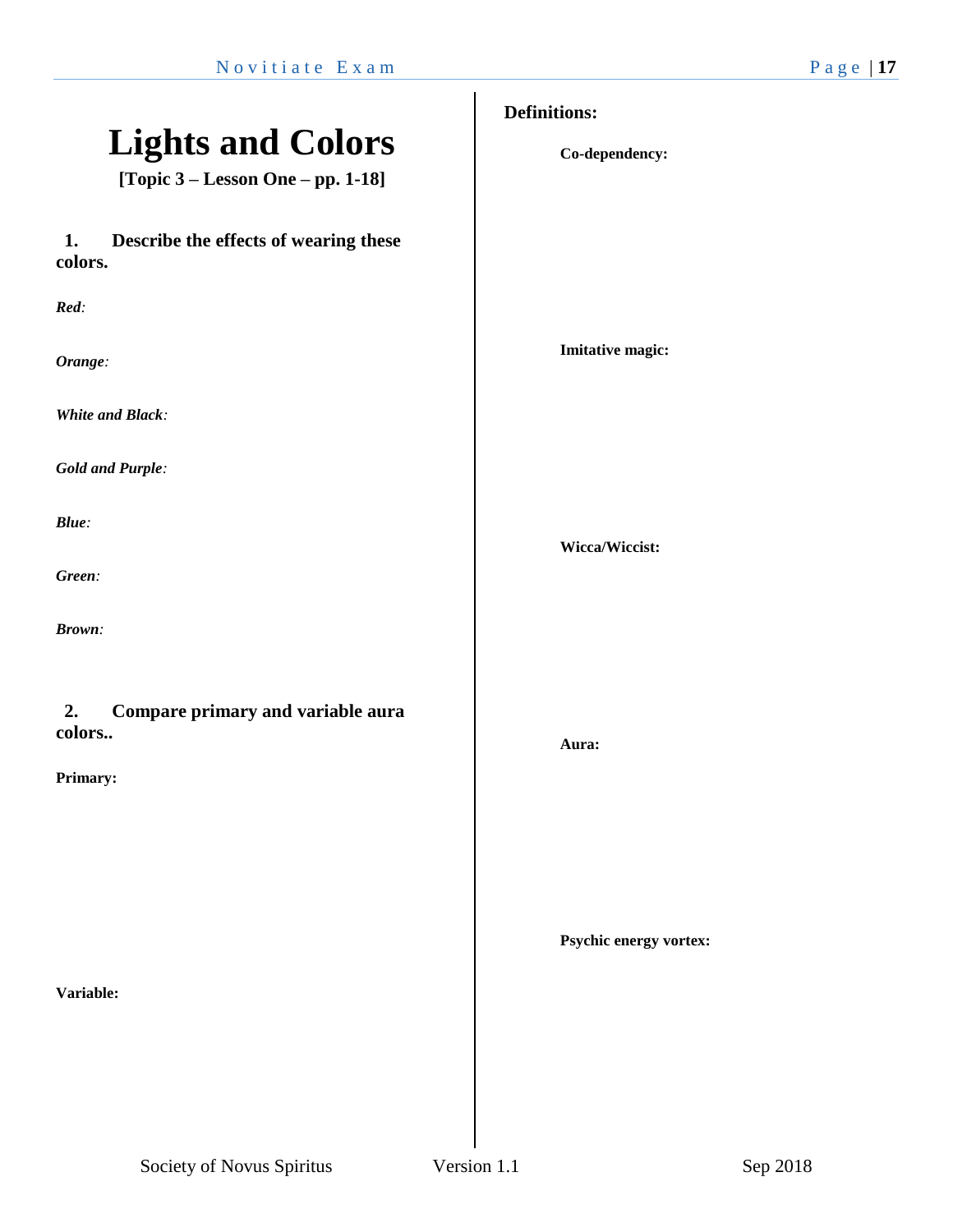### **True or False: ["T" for True, "F" for False.]**

- 1. All energy is positive if you look at it that way. ( )
- 2. You can look at death and aging positively. ( )
- 3. Anything from a pure motive is pure energy. ( )
- 4. For every positive energy that rises, the negative rises with it but the positive outweighs it.  $( )$
- 5. Everyone is co-dependent and addictive, but do not let another person addictively depend on you. ( )
- 6. Sympathy is one soul feeling for another, and pity is emotional blackmail by another person. ( )
- 7. The power in rituals is what you aspire to it. Do not embrace negative spells, curses, etc. ( )
- 8. There is a lot of red color on the Other Side. ( )
- 9. We all emanate a color and vibrate a scent. ( )
- 10. Our aura is the color we resonate to. ( )
- 11. The spectrum of variable aura colors is greater in a female because of a broader range of emotion. ( )
- 12. The White, Gold and Purple are always there, but no if ill, Dark souled, false ego, or stupid. ( )
- 13. Negativity spreads out farther than positive, but our auras collectively can spread to beat negativity. ( )
- 14. Negativity/psychic attack is a munge green color and shoots out snaking tendrils of Darkness. ( )
- 15. Psychic attack is a mungey green color, while selfattack is a brown color in the aura. ( )
- 16. Righteous anger is the same as vengeful anger. ( )
- 17. The sliver light, exuded from our Solar Plexus, directly calls Azna in emergencies. ( )
- 18. Address the Guardianship of the Mind to speak directly to Mother and Father God. ( )
- 19. Green lights can be used for healing. ( )
- 20. A curse is responsive only if one believes it. ( )
- 21. Nightmares, nervous breakdowns and stress can be psychic attacks so cement yourself with Light. ( )
- 22. Darkness recoils from Light, not vice versa. ( )
- 23. Red and black candles bring Dark entities. ( )
- 24. No one on Earth is greater than God. ( )
- 25. Raheim is Protectorate of Mission Life entities. ( )

### **Discussion**:

*1.* **Describe Synesthesia and how it can help us.**

*2.* **Discuss how to protect yourself from negativity and the anxiety, worry and dread from psychic attack.**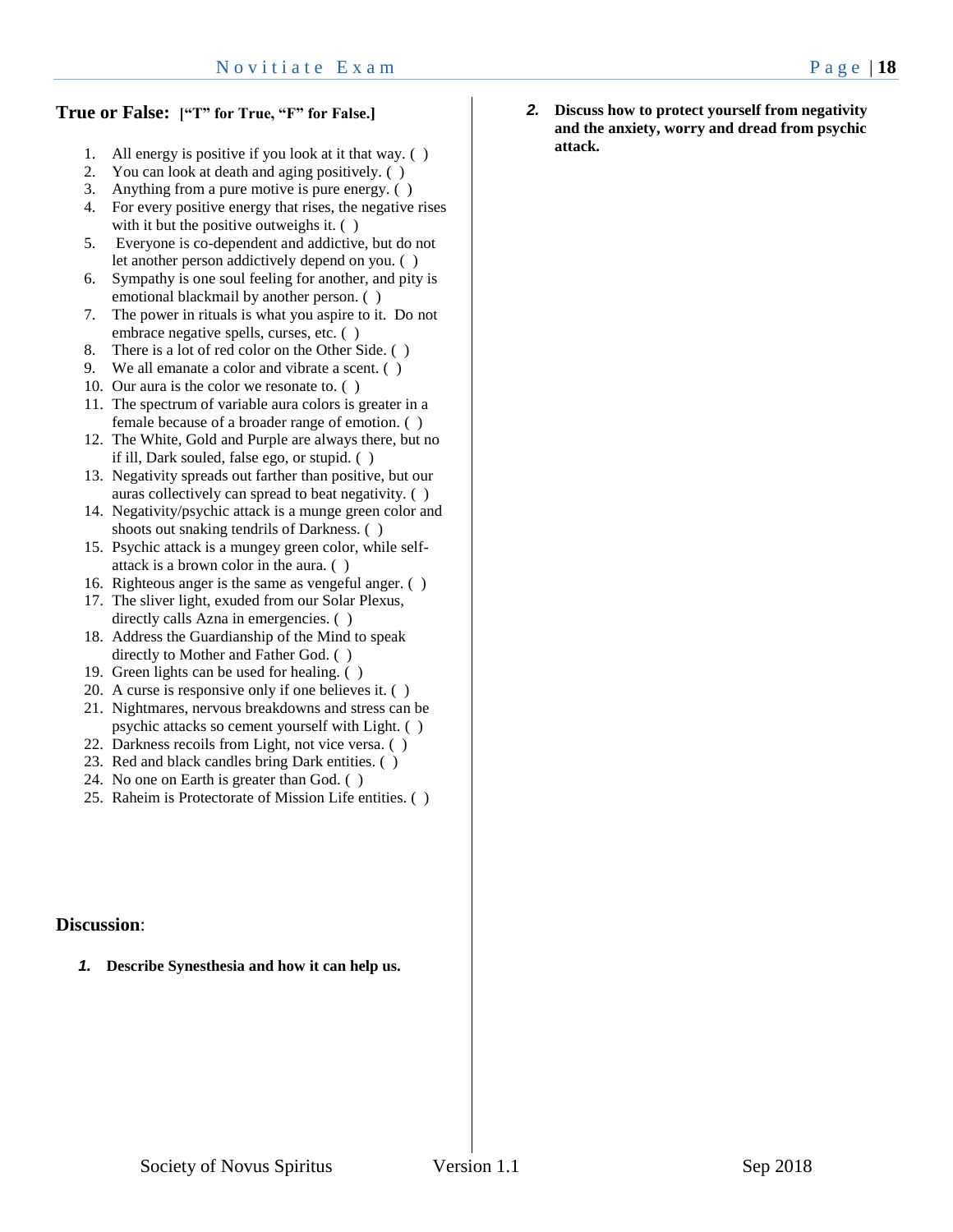# **Healing and Nutrition (a)**

**[Topic 3 – Lesson Two – pp.19-40]**

**1. Why do we say to be above the body?**

**2. What three pressure points open up the** 

**Crown Chakra? Why is this important?**

**3. Review the use of the symbols of** 

- **3. Shoulder tension release:**
- **4. Heart stimulation:**
- **5. Head circulation/prevent strokes:**
- **6. Reproductive health:**
- **7. Digestive system:**
- **8. Headache relief:**
- **9. Circulatory system:**
- **10. Appetite control:**
- **Definitions:**

**Persona:**

**4. Locate the pressure points for these results:**

- **1. Energy balance:**
- **2. Sinus relief:**

**protection.**

**Hate:**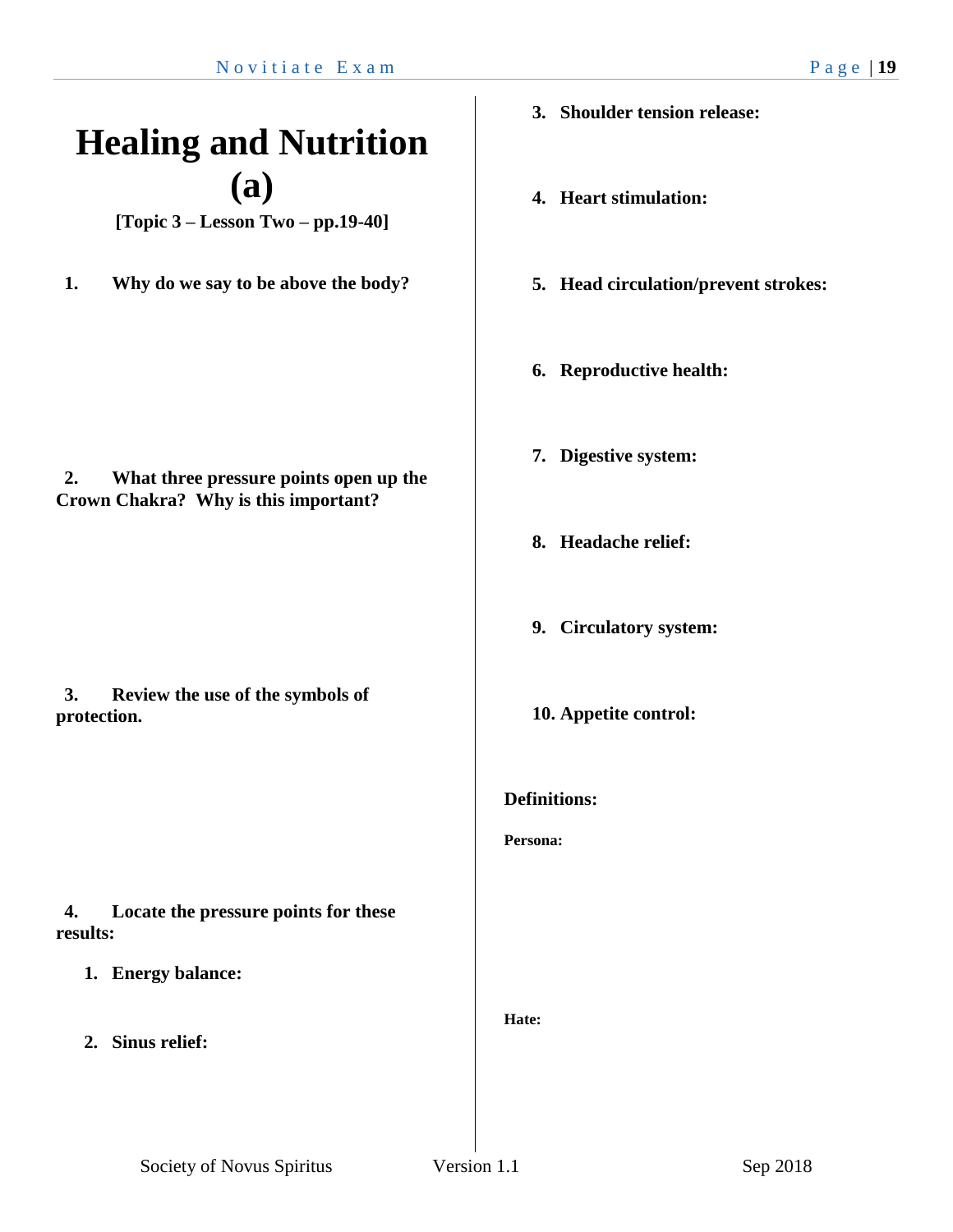#### **Depression:**

# **True or False: ["T" for True, "F" for False.]**

1. You can stay well by negating negativity. Your mind

|    | is the ruler of your body. ()                                                                           | stomacn:               |
|----|---------------------------------------------------------------------------------------------------------|------------------------|
| 2. | Have your soul washed daily like your body. ()                                                          |                        |
| 3. | A small amethyst, baptized in water and salt, is just                                                   |                        |
|    | as effective as wearing many, many crystals. ()                                                         | Anal canal or urinar   |
| 4. | Snapping a rubber band on your right wrist alerts                                                       |                        |
|    | your mind to be in control of your emotions. ()                                                         |                        |
| 5. | When in doubt pray to Azna. ()                                                                          | Arms and legs:         |
| 6. | Cold areas on your body are areas where the aura is                                                     |                        |
|    | leaking, and these can be cemented in. ()                                                               |                        |
| 7. | Extended fasting is recommended today. ()                                                               | <b>Arthritis:</b>      |
| 8. | Pressure points affect older persons more. ()                                                           |                        |
| 9. | Dyslexia is a brilliant person's disease and is caused                                                  |                        |
|    | by having Oriental and Atlantean lives. ()                                                              | Eyes, ears, throat:    |
|    |                                                                                                         |                        |
|    | 10. When you knead the bottoms of your feet and get to a<br>sore area, that corresponds to an organ. () |                        |
|    |                                                                                                         | <b>Breast cancer:</b>  |
|    | 11. Ginseng keeps down toxicity. ()                                                                     |                        |
|    | 12. Cod liver oil internally strengthens bones, teeth and                                               |                        |
|    | cellular structure, and Castor Oil and Mineral Oil                                                      | Can't breathe:         |
|    | externally have a drawing effect. ()                                                                    |                        |
|    | 13. A copper bracelet for Arthritis is a hoax. ()                                                       |                        |
|    | 14. Just because someone comes in a child form does not                                                 | <b>Skin problems:</b>  |
|    | mean it cannot be a draining entity. ()                                                                 |                        |
|    | 15. Guides can only enter our body to heal us if we give                                                |                        |
|    | them permission; i.e. The Privacy Act. ()                                                               | Sore throat:           |
|    | 16. No one can possess a person but themselves. ()                                                      |                        |
|    | 17. Don't get surgery on a full-moon or a birthday. ()                                                  |                        |
|    | 18. Trying to love is toleration, not love. ()                                                          | Teeth:                 |
|    | 19. Most drugs come from things found in nature. ()                                                     |                        |
|    | 20. Upper head, throat and respiratory illness are caused                                               |                        |
|    | by recent, instant traumas. ()                                                                          |                        |
|    | 21. You can try different healing ideas as long as you do                                               | <b>Constipation:</b>   |
|    | not give up what is medically right for you. ()                                                         |                        |
|    | 22. Spirit Guides speak to us literally. ()                                                             | Diarrhea:              |
|    | 23. The Pituitary Gland is at "The Third Eye." ()                                                       |                        |
|    | 24. The saffron orange color is rejuvenating. ()                                                        |                        |
|    | 25. The three primary bodily systems are neurological,                                                  |                        |
|    | endocrine gland, and lymphatic. ()                                                                      | <b>Blood disorder:</b> |
|    | 26. Improving breathing and sense of smell helps prevent                                                |                        |
|    | Alzheimer's and senility. ()                                                                            |                        |
|    | 27. The torn Ozone Layer increases toxicity, pollution,                                                 | <b>Back:</b>           |
|    | bacteria and rays of the sun. ()                                                                        |                        |
|    |                                                                                                         | $\Omega$ than          |
|    |                                                                                                         |                        |

# **Discussion:**

# **1. Describe the causes of these illnesses we assimilate from patterns.**

**Heart:**

### **Liver/gall bladder:**

### **Stomach:**

**y** track:

### **Other:**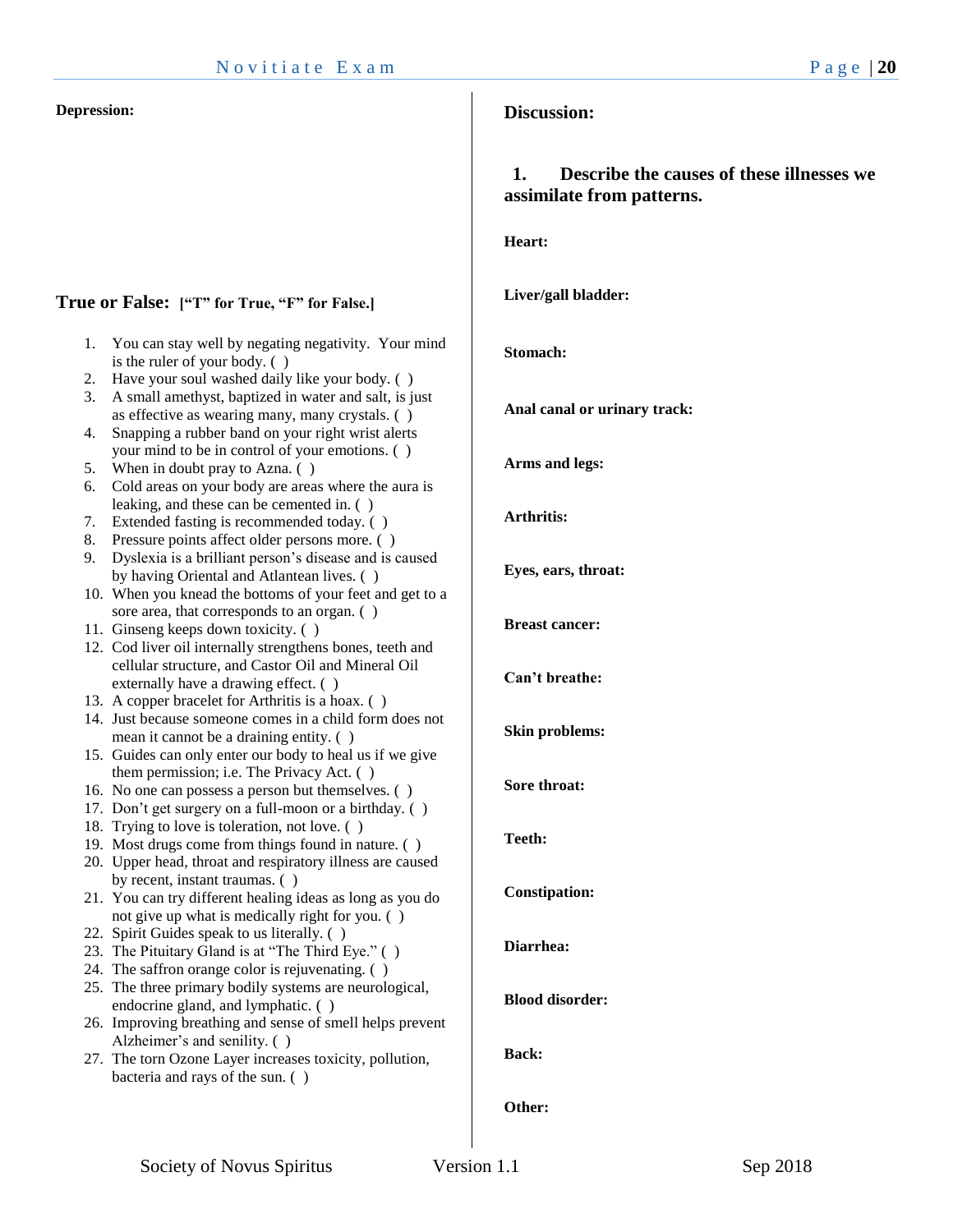# **Healing and Nutrition (b)**

**[Topic 3 – Lesson Three – pp. 48-72]**

# **1. List the benefits of these food/nutrients:**

**Kelp:**

**Grape juice:**

**Apple cider vinegar:**

**Calcium:**

**Niacin:**

**Ginseng:**

# **2. List cause/effects/solutions oh hypoglycemia.**

**Cause:**

**Effects:**

**Solutions:**

# **3. What nutrients can help these conditions?**

**Multiple Sclerosis, Lupus:**

**Allergies:**

**Menopause:**

**Lack of energy:**

**Muscle spasms:**

**Muscle aches:**

**Toothaches:**

- **4. What foods/beverages should be avoided?**
- **5. Describe a crucelle and how to make one.**

### **Definitions:**

**Depression:**

**Holy Spirit:**

**Trinity:**

**Happiness:**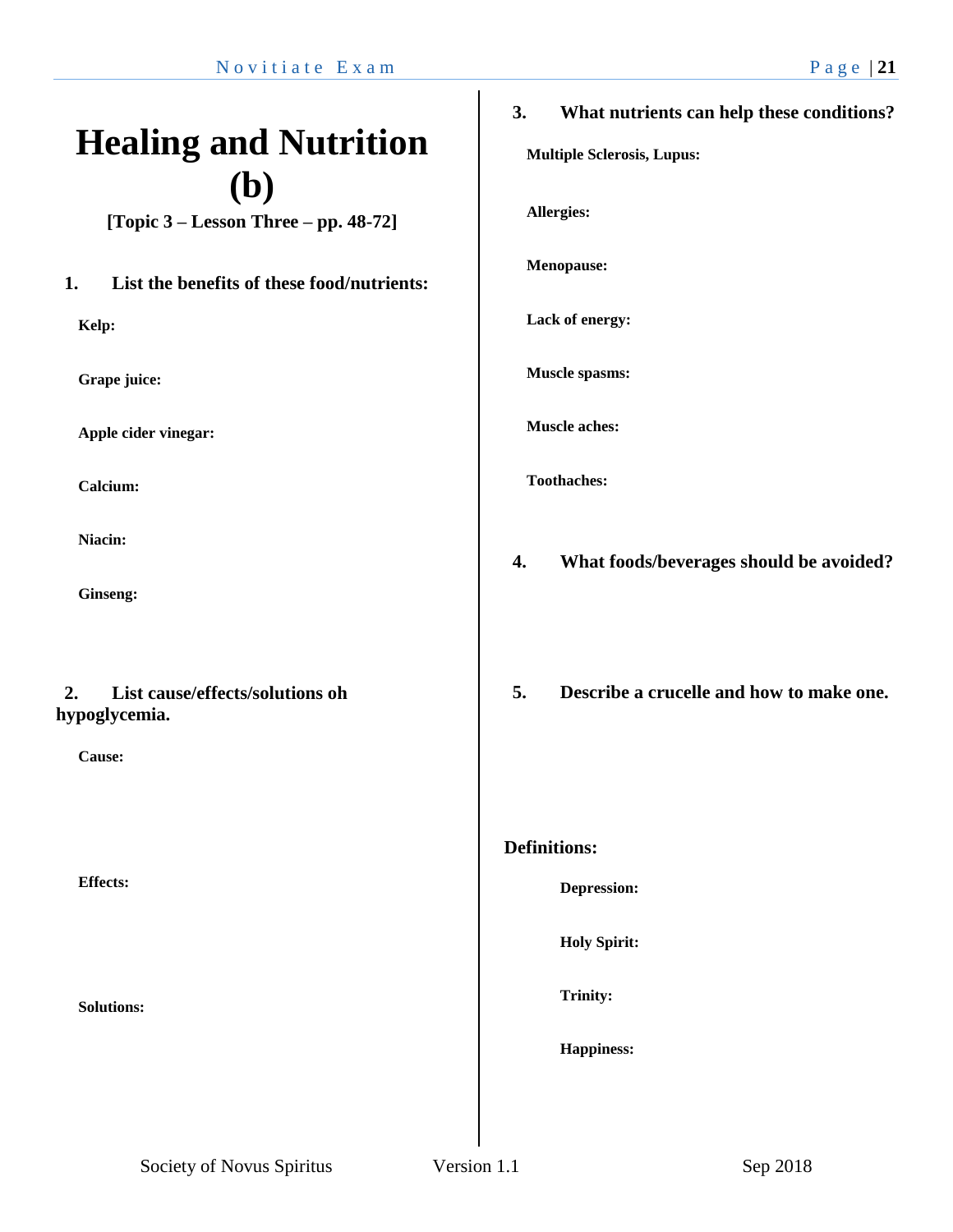### **True or False: ["T" for True, "F" for False.]**

- 1. Self-hate and stress from negative emotions can cause energy loss and illness such as cancer. ( )
- 2. Most beef contains hormones and strychnine. ( )
- 3. Chicken with a reddish, green color is safe. ( )
- 4. Fish and chicken are best for protein. ( )
- 5. Stress and diet are 85% correlated to illness. ( )
- 6. Avoid milk because it cannot be metabolized, makes our brains swell, and causes depression. ( )
- 7. Calcium deficient children have temper tantrums and should be given bone mean for calcium. ( )
- 8. Eat to rejuvenate, not to fill. Over-eating causes indigestion, hernia, colitis, ileitis, etc. ( )
- 9. Hebrews didn't eat port because of hygiene. ( )
- 10. Our culture is harder than primitive cultures because of stress competition, peer pressure. ( )
- 11. Smokers are deficient in niacin. ( )
- 12. Vitamin A & D are stored, can cause toxicity. ( )
- 13. Lactose in mild product causes uric acid to build up creating kidney stones. ( )
- 14. Asthma is always mother-related. ( )
- 15. Allergy shots help no one but the doctor. ( )
- 16. Only women go through change-of-life. ( )
- 17. Women who took an iron supplement, Lydia Pinkham, did not suffer with PMS. ( )
- 18. It takes 6 months to replenish the body of nutrients lost from antibiotics and one year to heal the capillaries in the stomach from two aspirin. ( )
- 19. Avoid hot tubs if you have heart trouble. ( )
- 20. Where water or sunlight hits, it heals. ( )
- 21. Use baking soda as toothpaste & deodorant. ( )
- 22. Jogging is good for children, but not adults. ( )
- 23. Use adrenaline flow from stress positively. ( )
- 24. Opening Pharaohs tombs creates a curse. ( )
- 25. Ventilate righteous anger. ( )
- 26. Avoid surgery on your birthday or full moon. ( )
- 27. The elderly will dominate the population size. ( )
- 28. Doctors can be infused from the Other Side. ( )
- 29. The spinal column is the lifeline, because that is where the Silver Cord is attached.  $( )$
- 30. In surgery, we experience an essence leak. ( )
- 31. Do exercise, not surgery, for back problems. ( )
- 32. You sleep best if your head points south. ( )
- 33. To stop a heart attack, gently twist the little toes or finders in the opposite way on both sides. ( )
- 34. Rubbing hands and feet helps internal organs. ( )
- 35. Excessive lemon juice destroys teeth enamel. ( )
- 36. You can heal serious illness holistically, but always see a doctor and take prescribed medication. ( )
- 37. Psyllium helps the immune system & AIDS. ( )
- 38. Chemotherapy is worse than the disease. ( )
- 39. Ask  $7<sup>th</sup>$  Level people to attend you for healing. ()
- 40. You may turn from God, not God from you. ( )

### **Discussion:**

*1.* **Plan a daily dietary plan for yourself and/or your children based on the information presented in the chapter.**

*2.* **Describe how this information has helped you or you to help others with a particular disease.**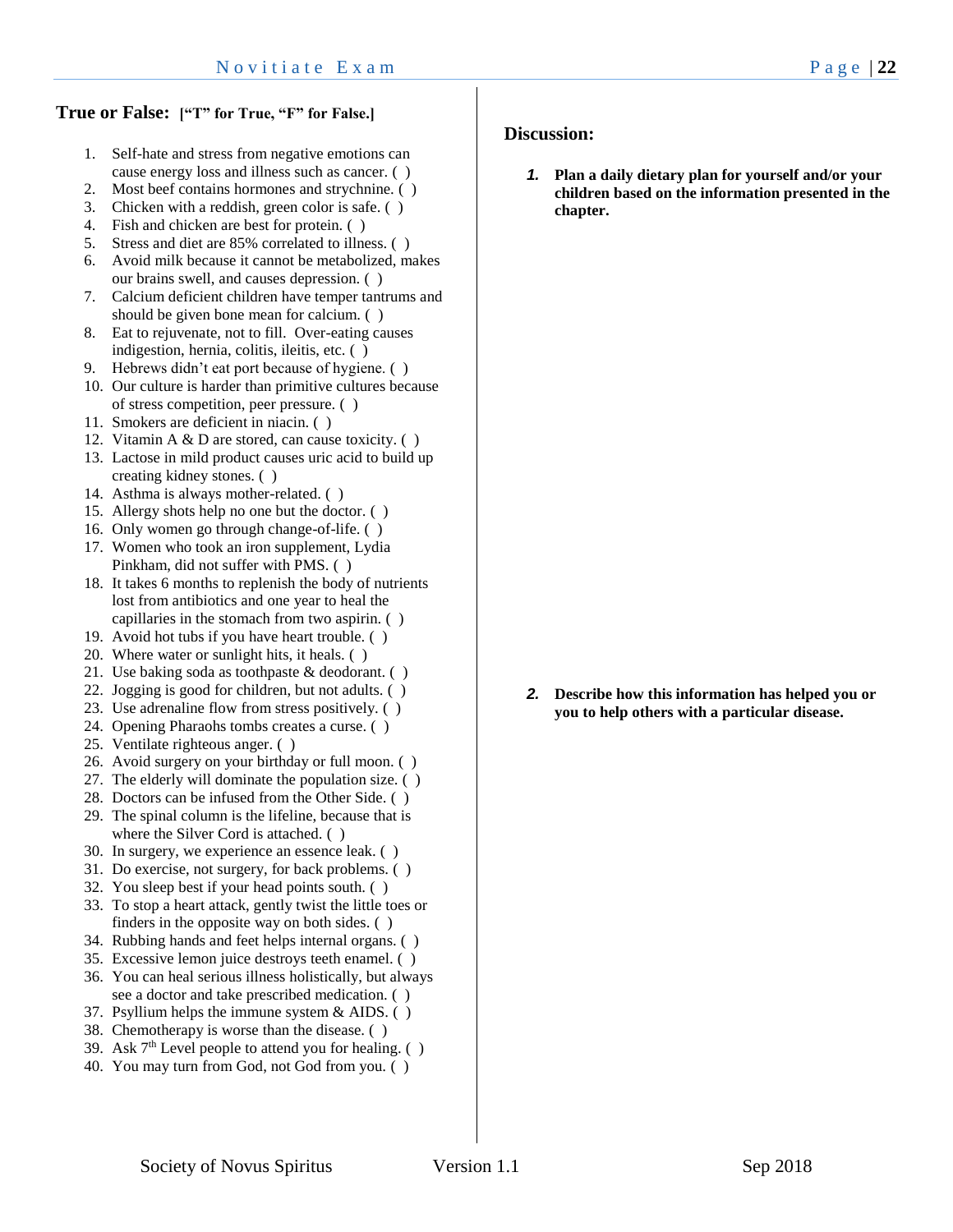|         | <b>Theory of Mind</b><br>[Topic $3 -$ Lesson Four $-$ pp. 73-88] | <b>Compare the Traditional Map of the</b><br>3.<br>Mind to the Proper Map of the Mind.<br><b>Traditional Map:</b> |
|---------|------------------------------------------------------------------|-------------------------------------------------------------------------------------------------------------------|
| 1.      | Describe the levels of the Conscious Mind.                       |                                                                                                                   |
| $1st$ : |                                                                  |                                                                                                                   |
| $2nd$ : |                                                                  | <b>Proper Map:</b>                                                                                                |
| $3rd$ : |                                                                  |                                                                                                                   |
| $4th$ : |                                                                  |                                                                                                                   |
| 2.      | Describe the levels of the Superconscious.                       | Why are psychics more effective in<br>4.<br>helping clients regain intellectual control?                          |
| $1st$ : |                                                                  |                                                                                                                   |
|         |                                                                  |                                                                                                                   |
| $2nd$ : |                                                                  | 5.<br>How can we protect ourselves spiritually?                                                                   |
| $3rd$ : |                                                                  |                                                                                                                   |
|         |                                                                  |                                                                                                                   |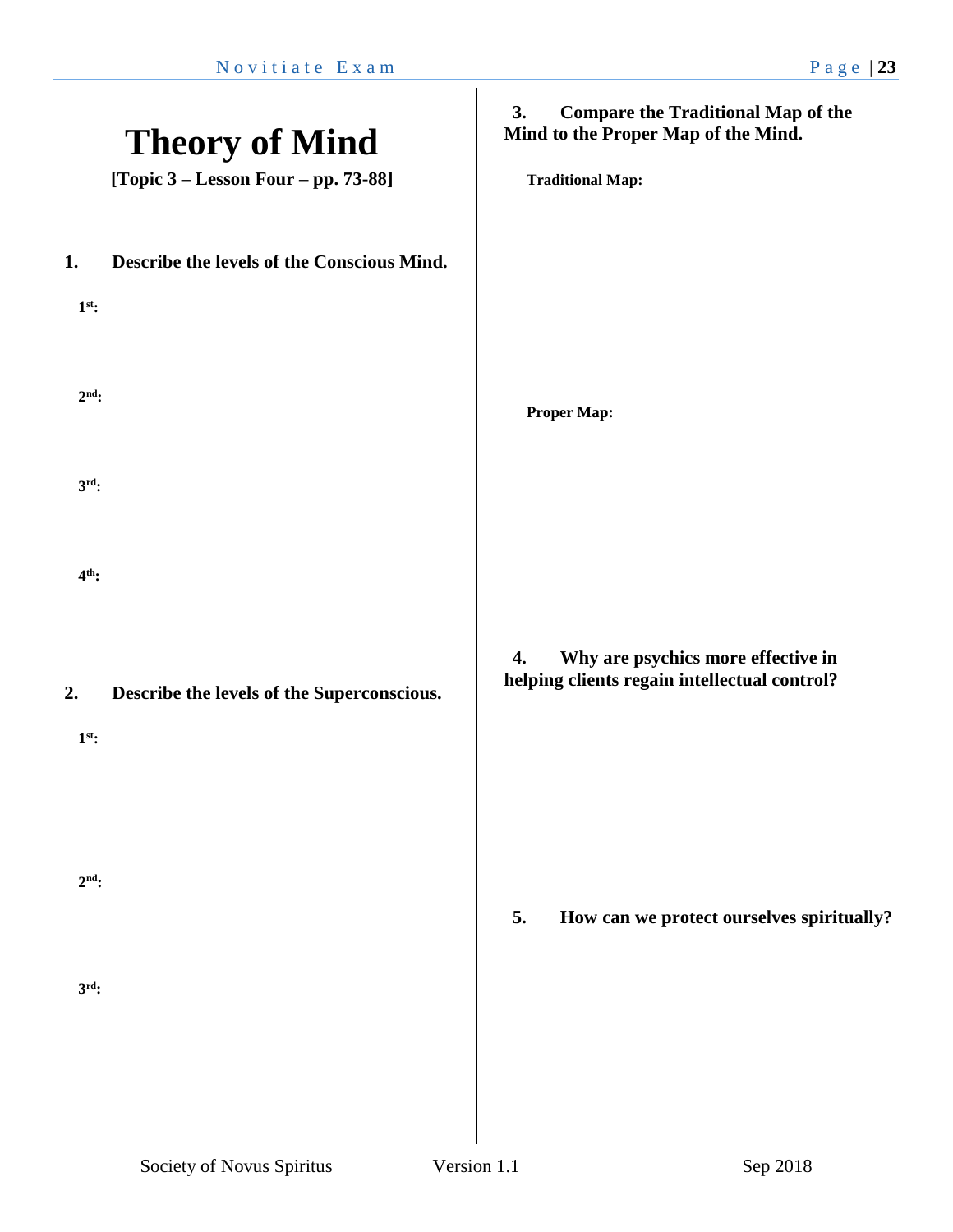# **True or False: ["T" for True, "F" for False.]**

- 1. Sylvia developed the Mind Theory to explain how she does Readings. ( )
- 2. There is a Superconscious, not subconscious. ( )
- 3. Cement your intellect and emotion daily. ( )
- 4. Asking for the Guardianship of the Mind to make a complete funnel helps us to receive infusion. ( )
- 5. When we are too attached to your physical body or if the Mind-Soul communication is blocked off, we can get physically and mentally ill. ( )
- 6. The Mind-Soul is more emotional in that it regulates the right brain to activate your will. ( )
- 7. In a comma and senility the Mind-Soul retracts. ( )
- 8. There is no need to take care of the body since our Mind-Soul regulates the body anyway. ( )
- 9. Guides are more for protection, while our own Mind-Soul is for our own infusion. ( )
- 10. We love another person's soul or Mind-Soul. ( )
- 11. In chronic pain, demand that the Mind-Soul stop sending the signal of pain to the physical body. ( )
- 12. Depression is inverted anger. ( )
- 13. Guides can go into our minds without consent. ( )
- 14. Spiritual and psychic are synonymous. ( )
- 15. Life-long giving people do not get senility, but Lecithin and Niacin also helps this. ( )
- 16. Past lives are stored in our Mind-Soul, all present life negative details in the base of our brain. ( )
- 17. Self-pity is more demoralizing that grief or guilt, and boredom is a greater killer than trauma. ( )
- 18. Hold in justifiable or righteous anger. ( )
- 19. You have the same basic likes, dislikes and personality on this side as the Other Side. ( )
- 20. Reprogram the Old Brain to release negatives. ( )
- 21. If you give yourself sanction to have a negative emotion such as anger, you no longer need it. ( )
- 22. We must live in the here and now felling that we have all the time we need to do what we want. ()
- 23. Use your dream time to create new ideas and to rejuvenate your physical body. ( )
- 24. God is a cheerful God, and so should we. ( )
- 25. Every man was meant to be external, otherwise he or she becomes to obsessive about themselves. ( )
- 26. Man was not meant to have disease. ( )
- 27. Everyone ages at the same rate. ( )
- **Discussion:** 
	- *1.* **Describe the Mind-Soul and its function.**

#### *2.* **Describe how you could reprogram part of your life.**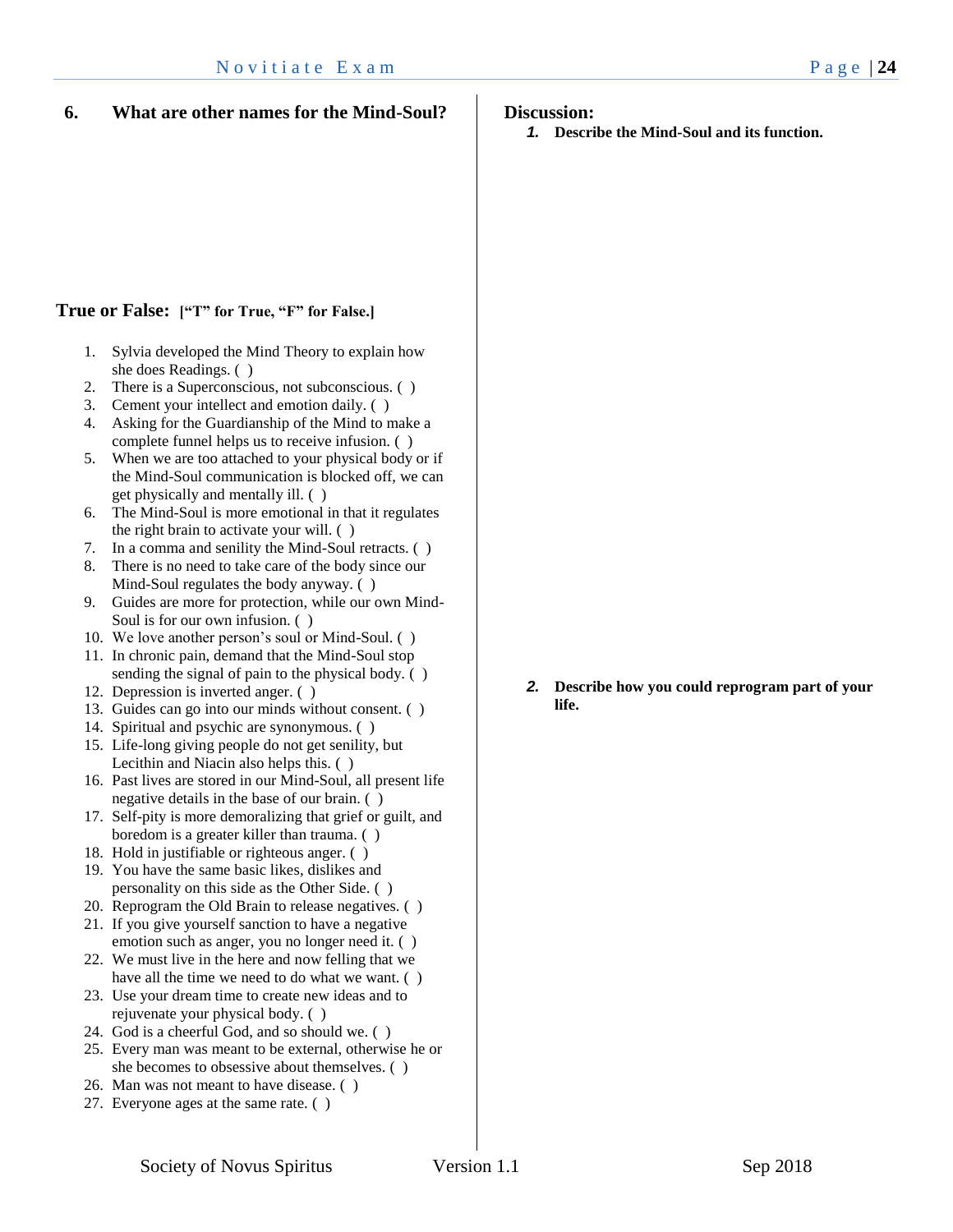# **Psychic Protection**

**[Topic 3 – Lesson Five – pp. 489-end]**

**1. How can you identify a Dark entity?**

**2. How do Dark entities affect us?**

# **3. Why should we perceive our Chakras as transmitters?**

**Definitions:**

**Caul Power:**

**A Gethsemane:**

### **Chakras:**

### **True or False: ["T" for True, "F" for False.]**

- 1. Gray entities are wily and can be manipulated. ( )
- 2. Dark entities are never in our own families. ( )
- 3. We are a Haven of Refuge to White souls. ( )
- 4. Greed is the heart of every wrong. ( )
- 5. People will start showing what their souls are. ( )
- 6. White entities can go through terrible times, but they do not drain your energy like the Dark do. ( )
- 7. White entities can attract darkness by negative thinking and hypochondria, so neutralize them. ( )
- 8. People construct demons by their negativity. ( )
- 9. Wear red if you have arthritis and make a blanket make of steel wool, silk and wool. ( )
- 10. Cats are more noble and protective than dogs. ( )
- 11. If you ask the question, you can get the answer. ( )
- 12. A Dark entity refers to the evilness of the soul. ( )
- 13. Dimming your Light keeps it away from others. ( )
- 14. Things are sentient with a molecular life-force. ( )
- 15. A known enemy is better than one unknown. ( )
- 16. Your Light makes the Light of others brighter. ( )
- 17. Men receive more in the Crown Chakra in the head and women in the abdominal Solar Plexus. ( )
- 18. Chakras are relegated to neurological systems. ( )
- 19. Send out your Chakra lights with the Light of God looping others into this Light back to you. ( )
- 20. Love and accept yourself totally and then be about your Father's business. ( )
- 21. What is given out will come back stronger because it gathers as it goes. ( )
- 22. To give up part of your life to help other people is the only way to the true Gnostic. ( )
- 23. It is hard for us to overcome empathy  $\&$  guilt. ()
- 24. Guilt comes only from this life, not others. ( )
- 25. Psychic attack can cause a feeling of futility. ( )
- 26. Sleeping with a night Light is perfectly all right. ( )
- 27. Do not infringe on anyone's soul. ( )
- 28. Power in a Church resides with the people. ( )
- 29. In coming to Church you activate your Light and receive power and grace – "Two ore more…" ( )
- 30. When bad happens, turn it into a positive. ( )
- 31. In doing hands on healing, place one hand over the other over the Crown Chakra to get them all. ( )
- 32. Healing can be mental, physical and spiritual. ( )
- 33. End a child's nightmares with Sliver Dome, White Light and talking to Superconscious in sleep. ( )
- 34. Wiping upwards after showers cleanses aura. ( )
- 35. Archtypes are the warriors on the Other Side. ( )
- 36. Everyone on the Other Side observes us. ( )